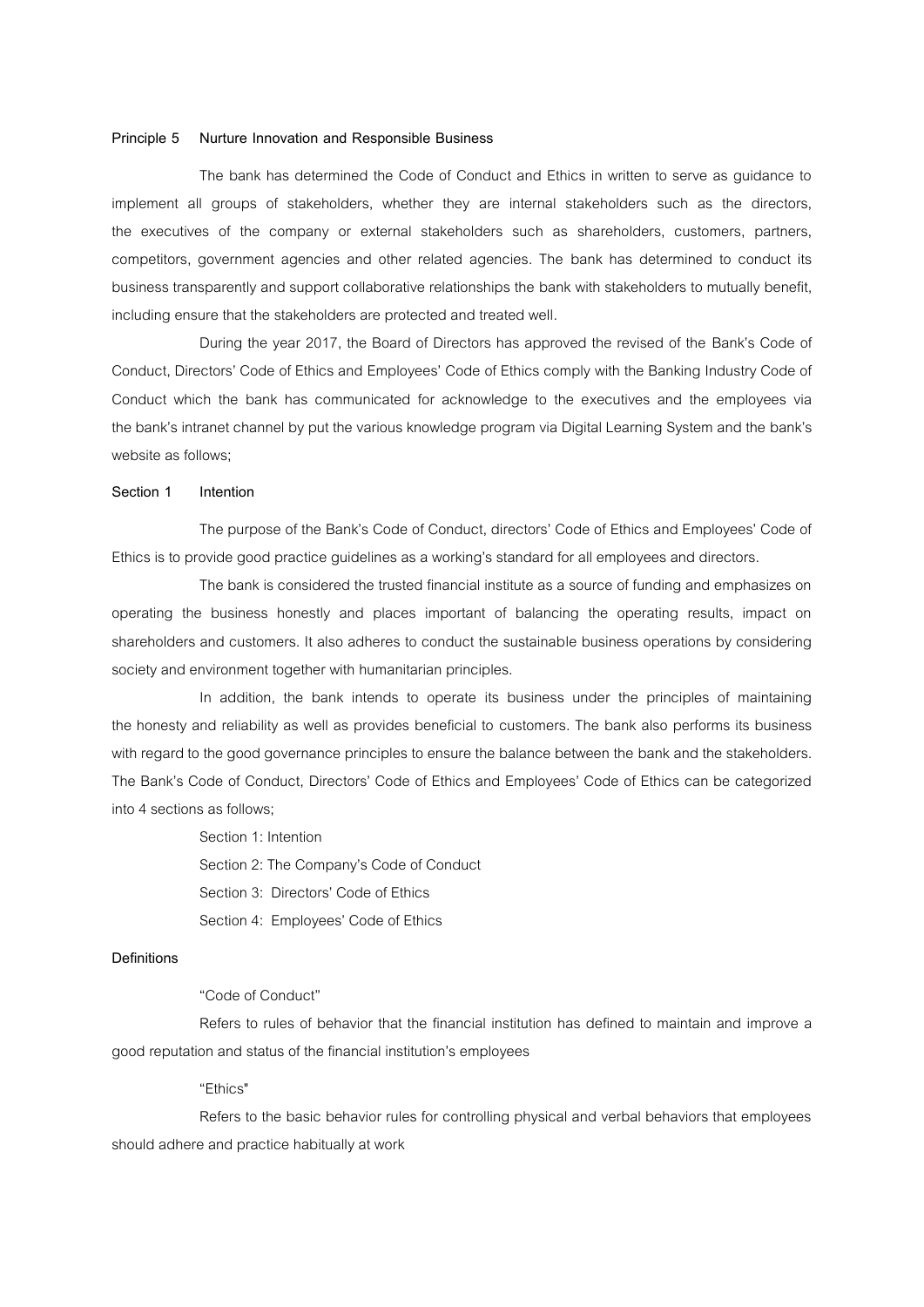"Bank"

Refers to LH Financial Group Public Company Limited

"Director"

Refers to the Company's Directors

"Employee"

Refers to all types of the Company's employees; trainee, permanent employee and the employee with special contract

### **Section 2 The Bank's Code of Conduct**

**2. The Bank's Code of Conduct**can be divided into 10 areas as follows;

### **2.1 Code of Business Ethics**

The bank shall ensure that employees comply with the Code of Business Ethnics as follows:

- 2.1.1 Perform duties with honesty, morality and responsibility conform to the laws, the government agencies' regulations and related rules strictly, including Anti-Corruption policies, and Anti-Money Laundering and Combating the Financing of Terrorism policies.
- 2.1.2 Prevent and avoid any action that may lead to the conflict of interests
- 2.1.3 Perform duties as the professional who has knowledge, abilities and skills cautiously
- 2.1.4 Keep confidentiality and shall not use the internal information or the confidential information to seek benefits for his/herself or others improperly

### **2.2 Director and Executive's Roles**

The bank's directors and executives shall have conscious minds regard to duties and responsibilities under the morality and ethics' framework to promote a good governance in the bank at all levels as follows;

- 2.2.1 Directors and executives shall perform their duties and operate a good corporate governance with honesty, fairness, morality, responsibility and ethics in business operations for the maximum benefit of the bank and stakeholders under the framework and guidelines of Business Judgment Rule, including considering and maintaining the bank's benefits by paying attention to the incidents that occur to the bank or its operations.
- 2.2.2 Directors and executives will play an important role in creating the good corporate governance, which will enable the confidence for shareholders, customers, regulators and all stakeholders. It also makes maximum benefits to the company, industry and the nations. For this reason the good corporate governance policies and ethnics has been set clearly in writing, as well as ethics to communicate with employees and executives to utilize effectively.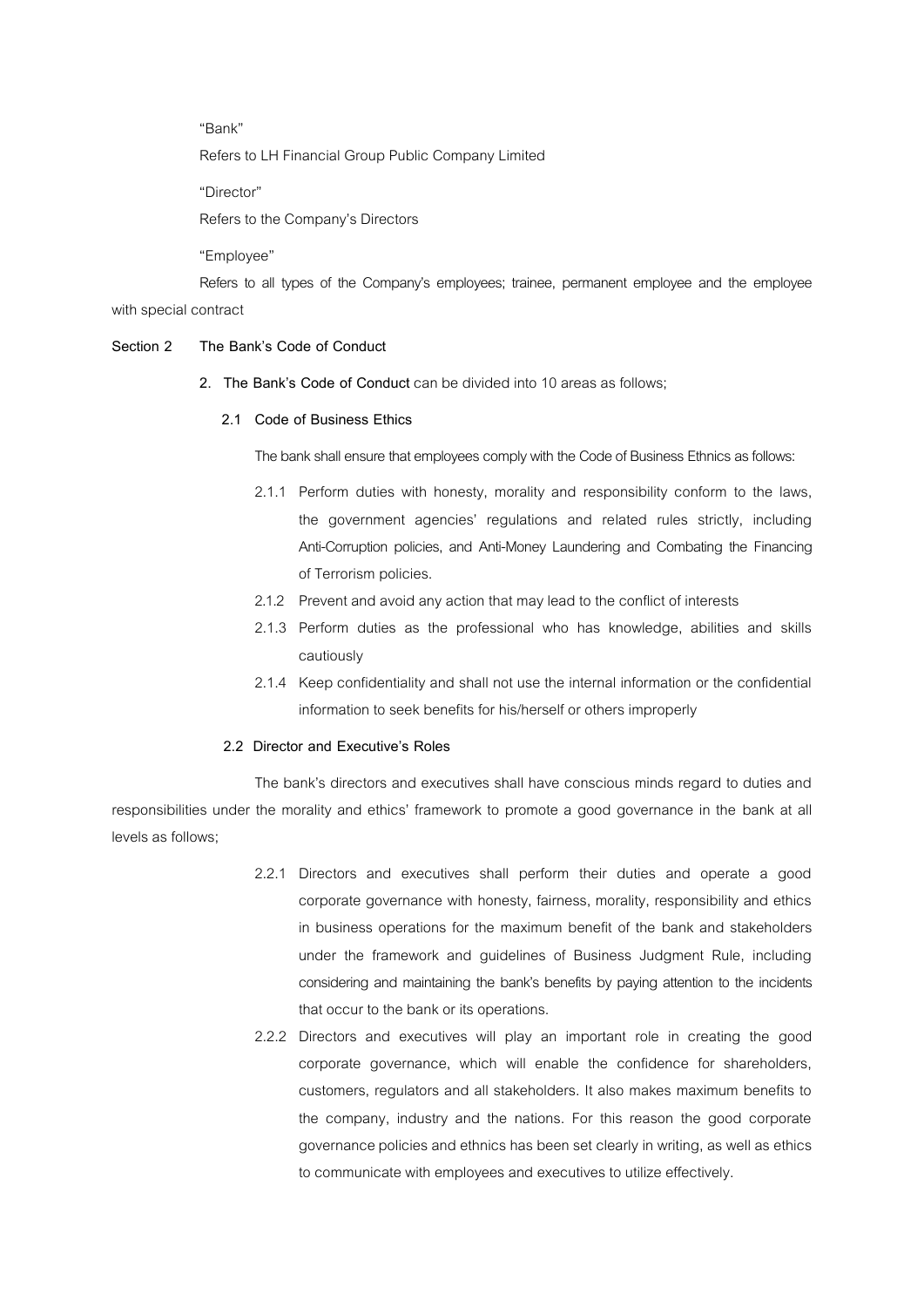2.2.3 Directors shall follow the principle of good corporate governance and shall be the link between shareholders and management team by determining policies that relevant to business operations and directions. They are also responsible for setting the good corporate governance and supervise executives and management team to perform their duties in accordance with the defined policies efficiently and effectively.

2.2.4 The bank operates its business under the laws, regulations, standard rules and practices of the government agencies as well as many other related rules. Consequently, directors as the representatives of shareholders shall set policies while executives as the representatives of management team shall carry forward the policies to be implemented properly, efficiently and effectively. The bank shall provide the effective internal control system for governing the bank to operate its business appropriately in accordance with laws, rules and regulations strictly.

- 2.2.5 Directors shall govern that the bank has policies and the efficient risk management system to handle the significant risks of the bank. They shall supervise the risk management committee to perform its duties properly like an expertise and does not dominate by any business units. In addition, the executives shall be aware of risks that may occur in a business, including protection the bank's benefits and limit any damages that may occur to stay at the acceptable level under the effective risk management.
- 2.2.6 Any actions of directors and executives which link to the bank shall be at an appropriate level or shall be considered as the normal business transactions as the transactions with general person who is not special related to the bank. The transactions shall adhere to the bank's benefits and avoid any conflict of interest that may occur or be expected to occur. In case of conflict of interests, they must be handled fairly and immediately.

### **2.3 Service Standards**

 The bank will enhance the confidence of its customers and stakeholders by providing service standards as follows.

- 2.3.1 Manage its business effectively to provide good services to customers and stakeholders
- 2.3.2 Set a good corporate governance system to provide services comply with the related regulations of the government agencies
- 2.3.3 Cautiously set an internal management and control system cautiously to prevent service errors
- 2.3.4 Set the risk management system that agreed with the business to ensure that the bank is able to manage risks that may occur and handle them properly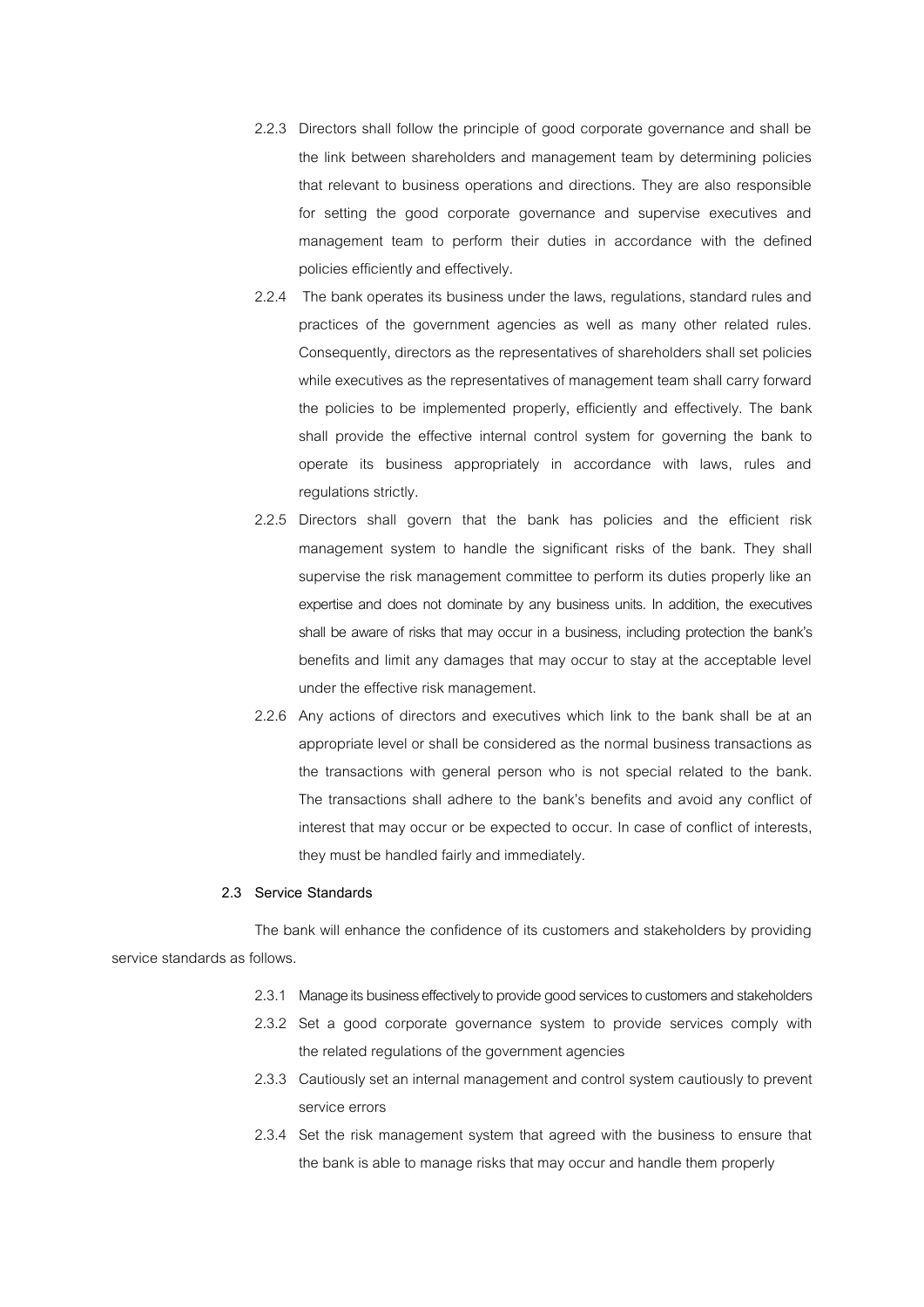### **2.4 Employees and Work Environment**

In order to support the employees to work effectively, the bank will provide them the following facilities;

- 2.4.1 Provide a good and safe of working environment, therefore employees are ready to service customers
- 2.4.2 Pay attention to treat all employees fairly and honorably.
- 2.4.3 Promote and support employees to have the opportunities to improve themselves by attending training regularly
- 2.4.4 Compensate employees fairly according to their performance evaluation
- 2.4.5 Keep employees' personal information confidential and do not take their information to find other benefits
- 2.4.6 In case of employee investigation on his/her operations, the bank will supervise its employee to cooperate both internal and external compliance and audit office to ensure fairness
- 2.4.7 Do not discriminate on the differences of gender, race, age, religion or disability
- 2.4.8 Supervise to prevent threat by word and behavior that may affect the honor or human dignity of others in the workplace
- 2.4.9 Provide the appropriate communication channels for complaints and clues

#### **2.5 Customer Responsibility**

The bank will pay attention to and treat responsible for treat the customers as follows;

- 2.5.1 Deliver products and services that meet the customers' needs and capabilities
- 2.5.2 Disclose the information of the bank's products and services covering the relevant conditions and risks, as well as inform the service fee and interest rate correctly, clearly and timely to help customers for more understanding and provide them with the sufficient information for making decisions, moreover, the advertising and public relations must be communicated transparently with clear messages without misleading
- 2.5.3 Protect the confidential information of customers, except in case that receiving the permission from those customers or in case that the bank has to abide by laws
- 2.5.4 Provide a complaint process and handle the customers' complaint issues clearly and properly.
- 2.5.5 Keep a sustainable relationship with customers and do not take a bribe and/or benefits, gifts, assets and any reception parties arranged with the intention that could be implied to incorrectly benefit customers incorrectly.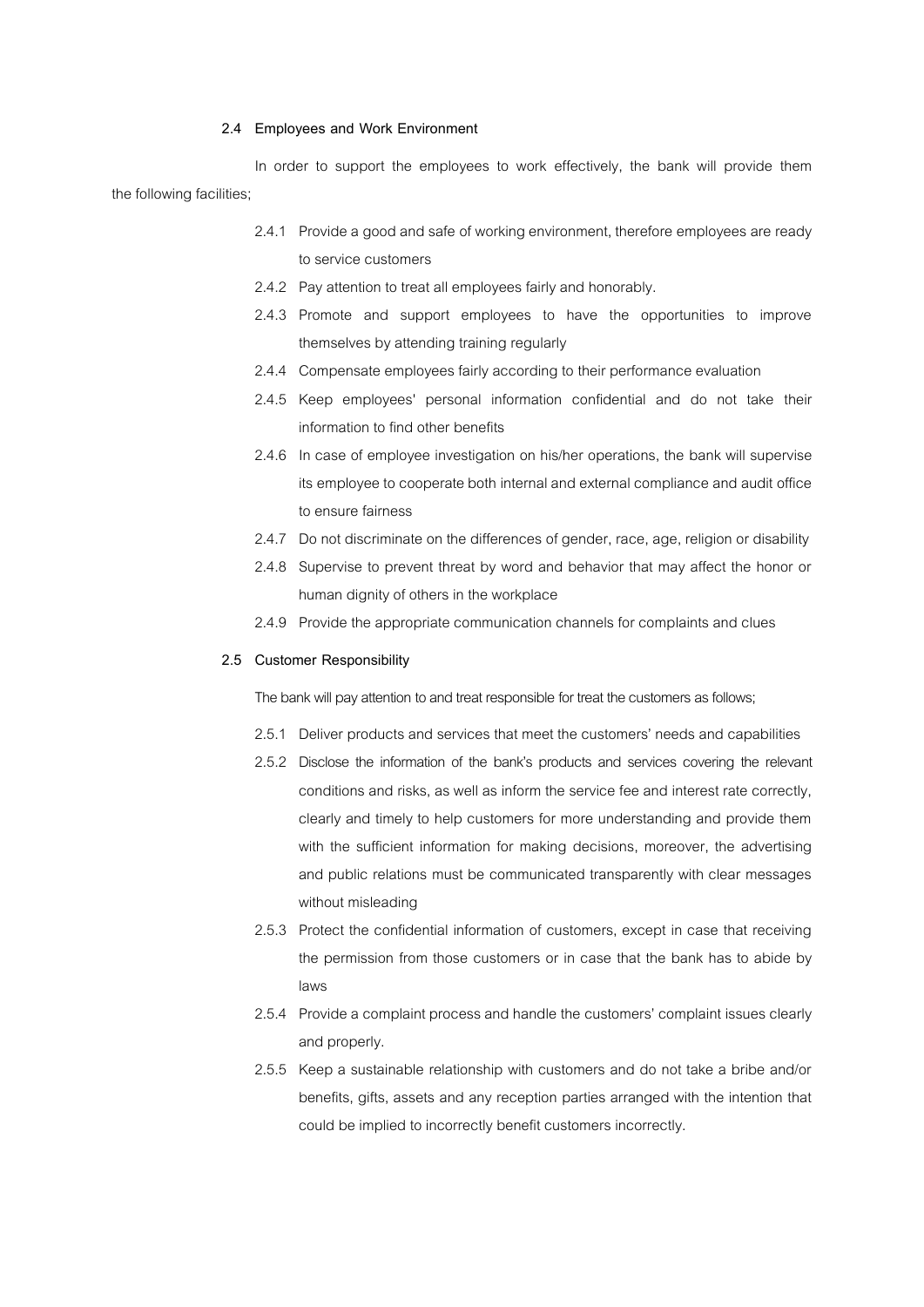### **2.6 Conflicts of Interest**

The bank will provide measures to manage conflicts of interest in operating the business as follows.

- 2.6.1 Protection of internal information
	- (1) Provide measures to control securities trading and disclose securities trading account of directors, executives, and employees who may have access to internal information, including the related person to protect the use of internal information from their positions, duties or operations for personal interest or other interest inadvertently
	- (2) Arrange a separate working area to prevent information leakage between business units by separating the working areas for the business units that may have conflicts of interest.
- 2.6.2 Transaction with Related Persons and Connected Transaction
	- (1) Transaction between the Company and directors, executives, major shareholders and related persons shall not be within the scope of transferring the benefits of the bank to the related person
	- (2) The bank's employee who have interest or is involved in any transaction shall not participate in the transactional decision-making process to ensure that the decision-making is considered for the maximum benefits of the bank
	- (3) Set the regulations regard to connected transactions and also set the process of consideration carefully to ensure the benefits of the bank and its shareholders.
- 2.6.3 Receiving and giving gifts, receptions and other benefits
	- (1) Receiving and giving gifts, receptions and other benefits of the bank to promote business relationships, the bank shall operate with carefulness, reasonability and proper value suit with the occasion and tradition
	- (2) Do not offer a bribe, reward, provide or claim for any other inappropriate benefits either directly or indirectly for customers, a government agencies, a private sector, or a third party to influence their neutral judgment or to influence others on their duties to gain the improper benefits.

#### **2.7 Information Management**

The bank has appropriately managed and communicated its information as follows;

- 2.7.1 Information Management
	- (1) Protect, keep and maintain customers' information, including the bank's information that is not required by laws to disclose by collecting and maintaining and using the customers' personal information appropriately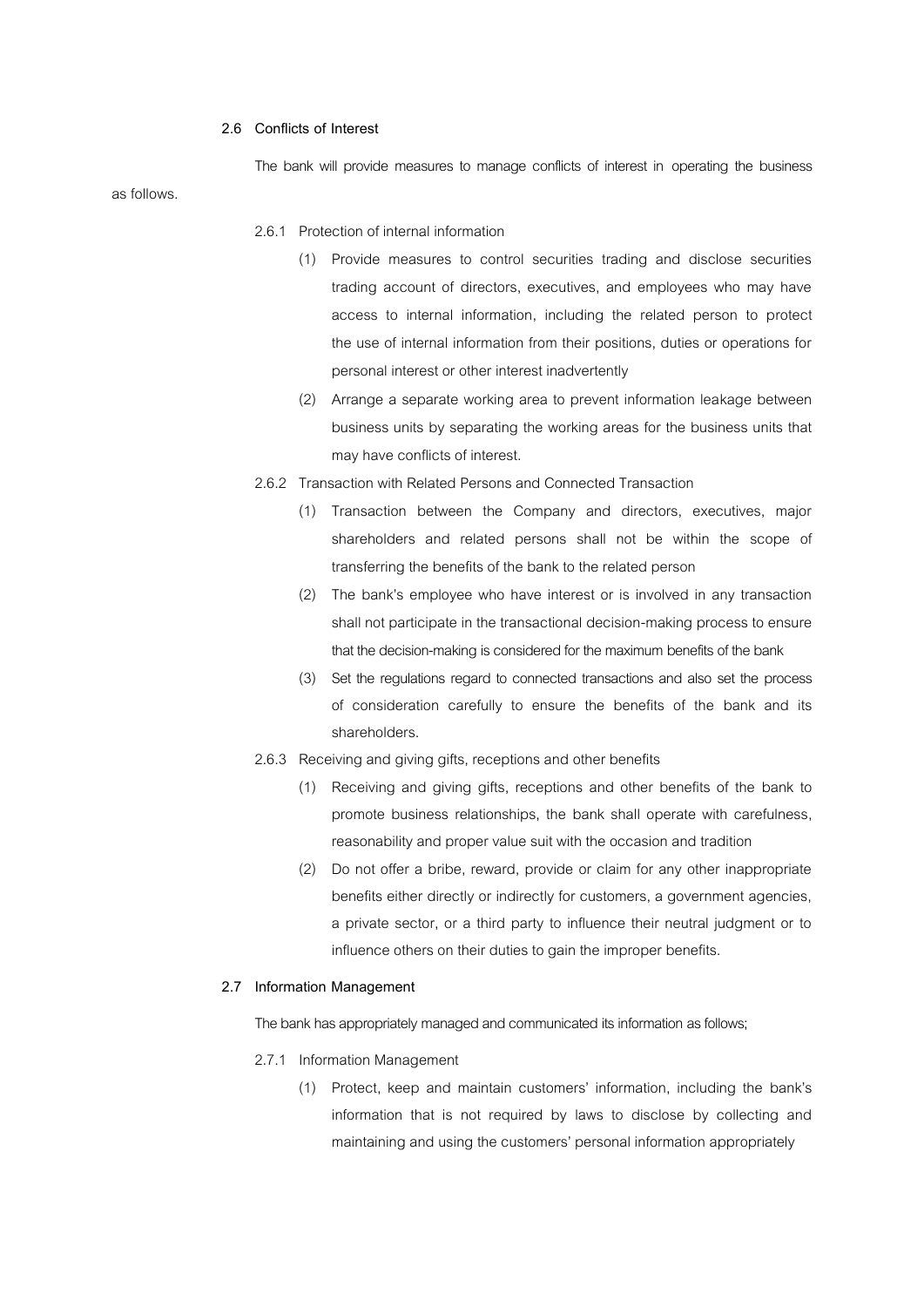- (2) Not disclose customers and the bank's information, except in case that customer give consent or to with the related laws.
- 2.7.2 Communication

Communications, statements or providing any information related to the bank, the bank business and customers shall conduct properly and correctly. Any such action to mass media or any media shall be made by the person assigned to perform on behalf of the bank.

### **2.8 The overall supervision**

The bank shall operate its business in accordance with the related laws, regulations, policies, the bank's principle and good governance as follows;

- 2.8.1 Provide employees with knowledge and understanding of laws and regulations, and encourage them to realize about risks that may occur when violate regulations that may affect the company's operations, image, reputation and the responsibilities of the employees.
- 2.8.2 Establish the department that responsible for compliance according to laws and regulations. The department shall perform its duties independently from the bank's management, including allocating human resources and other resources for the department appropriately and sufficiently
- 2.8.3 Provide the supervision to regularly verify the compliance with the laws, regulations of the related government agencies, policies and regulations of the bank by managing and finding solutions and measurement under the framework of laws, principles, good governance, policies and procedures of the bank
- 2.8.4 Provide a disciplinary action against those who do not comply with the laws and regulations appropriately by considering the effect and nature of the offense and the fairness to all parties without discrimination.
- 2.8.5 Provide communication channels for receiving clues or reporting suspicions about honesty or any action that not comply to the related laws and regulations

### **2.9 Trade Competition and Dispute resolution**

To ensure that the bank's operation has been performed efficiently and sustainably, the bank shall proceed as follows;

- 2.9.1 The bank shall operate its business freely and compete fairly without making agreement between the companies to determine the purchase price, selling price, or terms of service that are unfair to customers.
- 2.9.2 The bank shall provide products and services that benefit customers worthily so that customers are able to select products and services freely and shall not obstruct them when they change to use other bank's services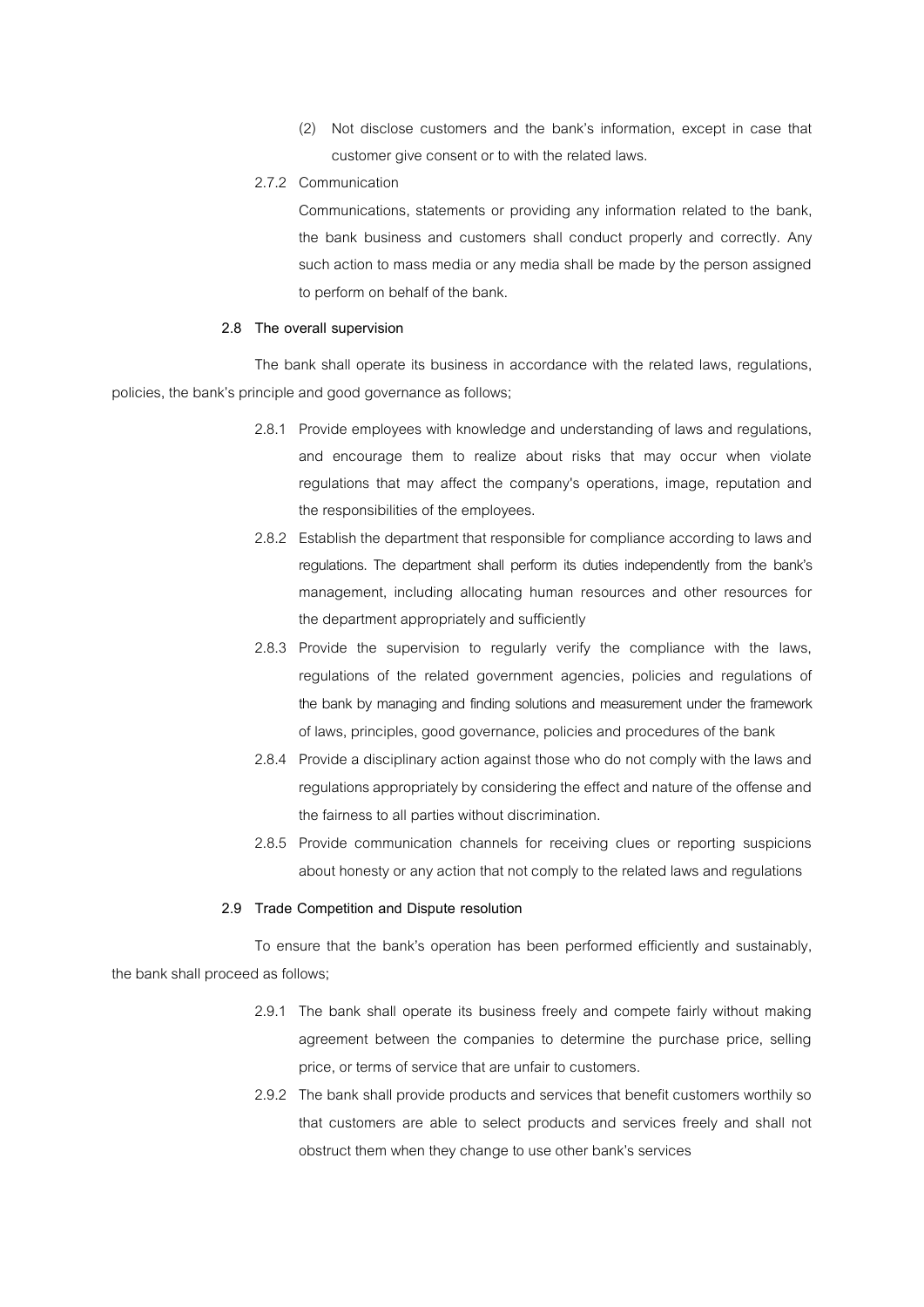- 2.9.3 The bank shall not attack its competitors or perform any action that considered a monopoly or reduce competition or restrict competition in the market.
- 2.9.4 In case of dispute, the bank will provide the appropriate process to settle or mediate a dispute

### **2.10 Society and Environment**

The bank adheres to operate its business by considering the responsibility to society and environment and carefully operates any action that may affect the public sentiment and inspires employees to have a conscious mind and sense of the environmental responsibility.

### **Section 3 Code of Ethics for the directors**

Due to the Board of Directors plays an important role in leading the bank to successful by determining policies and directing the employees' behavior in the right directions. Consequently, for performing as the good directors under the Code of Conduct and Ethics to serve as a good role model for the executives and all levels of employees, the Board of Directors adhere to the principles and practices as follows;

**3. The Directors' Code of Ethics** consists of 3 areas as follows;

### **3.1 Business Management**

- 3.1.1 Supervise the bank to operate its business without security risks
- 3.1.2 Perform the duties with integrity, transparency, morality and justice to ensure that the maximum benefits of the bank has been taken into consideration when making any decision or taking any action without discrimination or abstention by upholding the principle of equality
- 3.1.3 Perform the duties as professionals, with knowledge, skills, determination and caution and apply the existing knowledge and skills to manage duties for the bank properly
- 3.1.4 Refrain from seeking the personal and related persons' interests by disclosing or exploiting internal information which has not yet been disclosed to the public, or doing any act that may constitute conflicts of interest both intentionally and unintentionally with a third party. Information gained from their positions is not used for the personal and other person's interests
- 3.1.5 Supervise the bank's operations to in compliance with related laws, regulations and the government's policies, including handling to ensure that no facts are concealed and the information is reported accurately, completely, timely and regularly
- 3.1.6 Perform the duties according to the laws and regulations relating to the business operations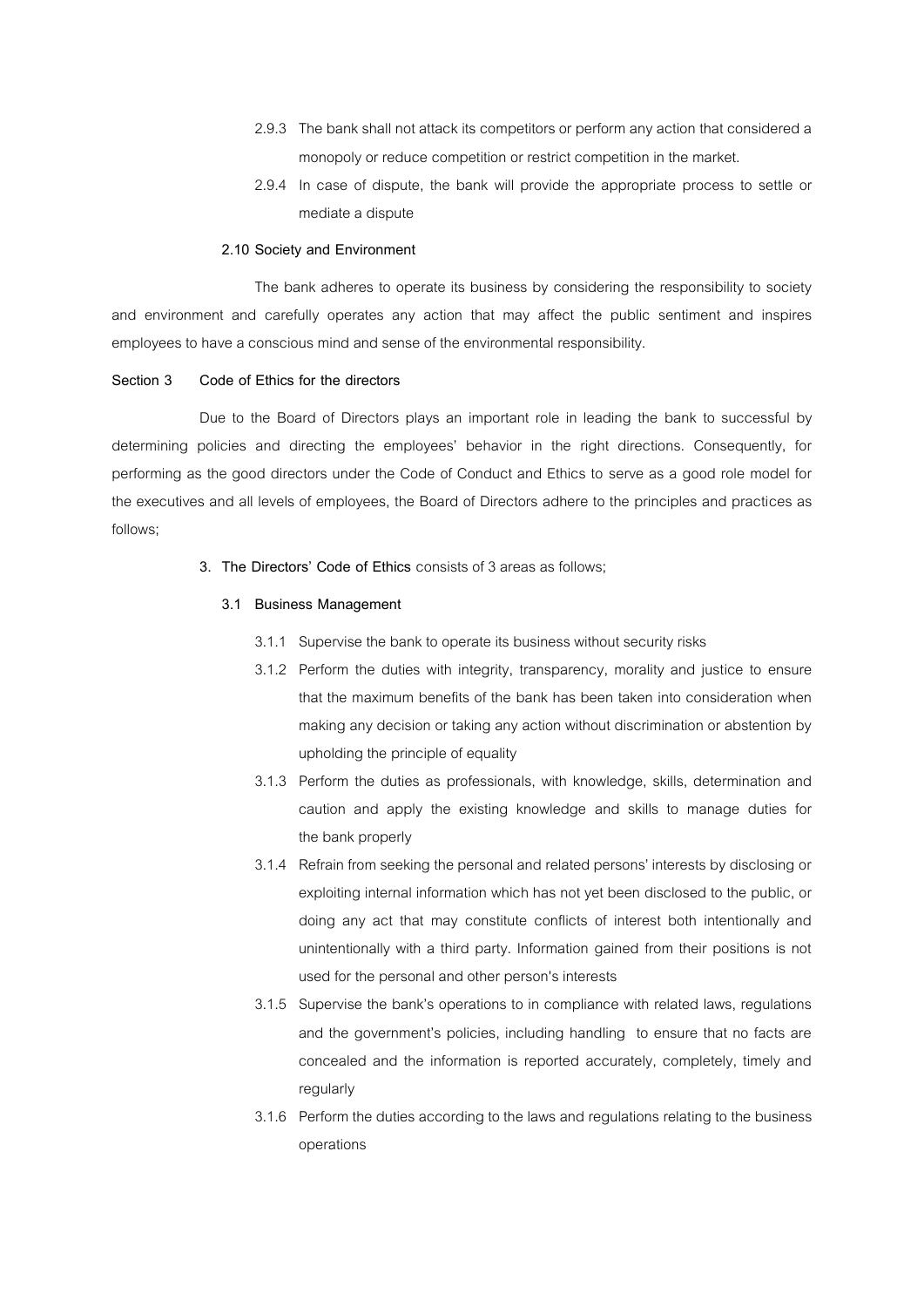- **3.2 Relationship with the Shareholders, Customers, Creditors, Trade Partners and Employees** 
	- 3.2.1 Directors have responsibilities to shareholders such as disclosing the information, accounting practices, using the internal information and conflicts of interest.
	- 3.2.2 Protect customers' interests, pay attention and take responsibility to them, including providing them with a best and quality products as well as keeping products' standards
	- 3.2.3 Behave within the rules of good competition by refraining from tarnishing the reputation of competitor and do not seek their information dishonestly and unfairly
	- 3.2.4 Supervise to ensure the equal employment opportunities and establish other employee-related principles to build confidence that the employees have the knowledge and skills necessary for the operations.

#### **3.3 Social and Environmental Responsibilities**

- 3.3.1 Operates the business with the responsibilities to the society and the environment.
- 3.3.2 Take precaution and pay attention to any operations that may affect to the public.
- 3.2.3 Promoting the environmental awareness and responsibility.

#### **Section 4 Code of Ethics for Employees**

**4. Code of Ethics for Employees** is grouped into 4 categories as follows;

### **4.1 Integrity**

Integrity is a fundamental quality of the employees and the executives of all levels of the bank. The employees and the executives at all levels have opportunities to provide gains or incur damages to the customers, colleagues, shareholders, financial systems and the whole society. As a consequence, in order to win trust and credibility among the customers, shareholders and regulators, all employees and all executives must be honest, mentally strong and ethical and perform their duties with justice. They may not succumb to bribery or personal gains and have to act in the best interests of the customers, as well as the public.

### **A. Code of Conducts for the Bank's Supervisor and Executives**

- (1) Understand the important of Code of Ethics for Financial Professionals and the bank that they have to adhere to honestly as the first priority
- (2) Be a coordinator for passing on the policies of the government agencies and shareholders to related person to be understood and put into practices
- (3) Be a leader by behaving his/herself as a good role model
- (4) Encourage and support employees to realize the importance and virtue of performing duties honestly and fairly by providing them the related knowledge and understanding as well as appreciation and/or reward employees, executives who work with honesty, sincerity and morality to all related persons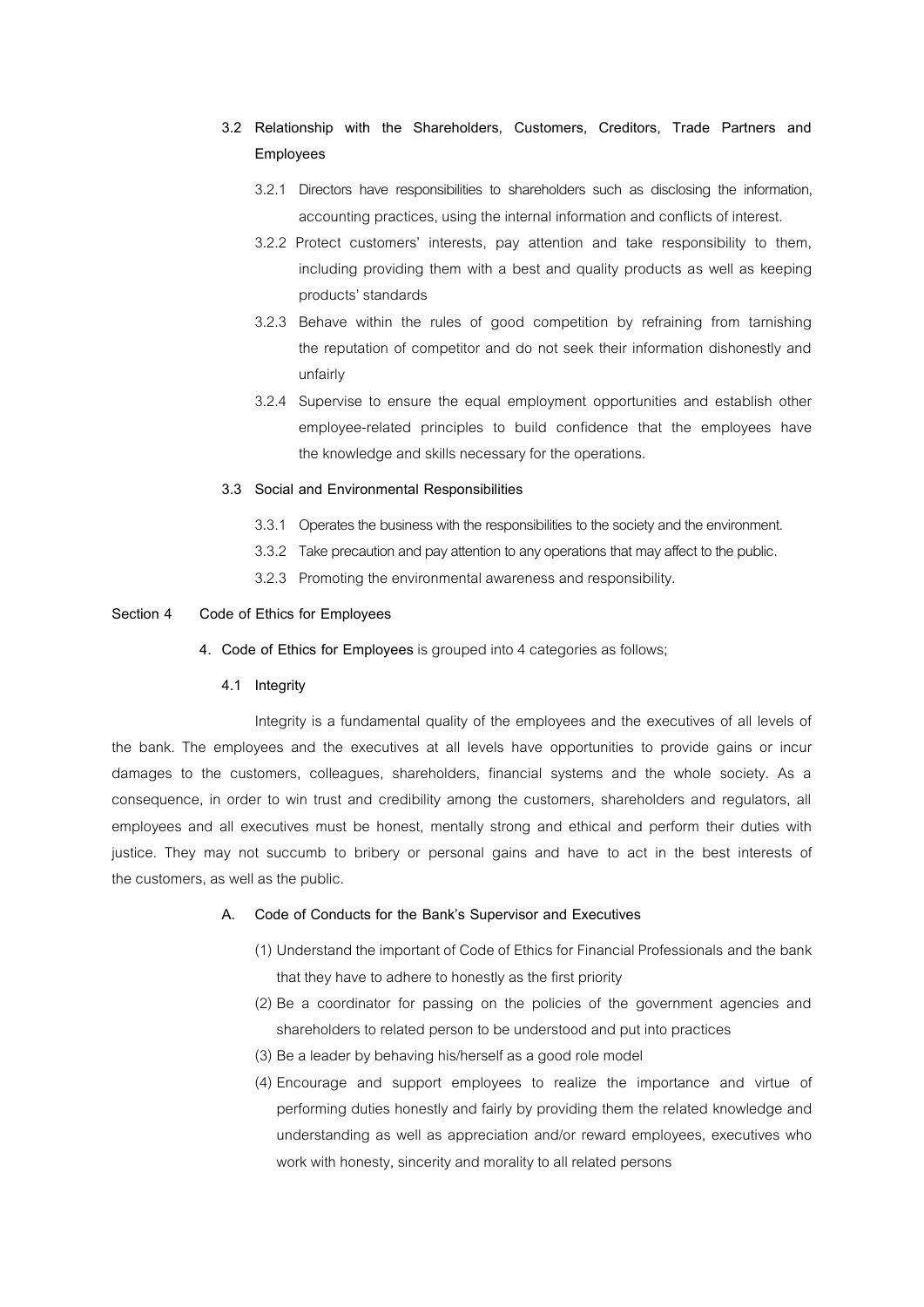(5) Build trust, reliability, satisfaction to customers by clarifying about the disadvantage, inaccuracy and impact that derive from giving bribery, reward or other benefits to employees and executives

#### **B. Code of Conducts for the Bank's Employees**

- (1) Understand that honesty is the foundation of building trust and confidence for customers to achieve the success in operating business and to develop a higher ethics.
- (2) Perform duties with honesty and maintain the company's benefits as his/her own business
- (3) Provide the services to customers with a purpose to maximize their benefits on the basis of honesty and legitimacy.
- (4) Shall not pay attention to personal interests over responsibility to the bank and shall not seek to benefits or embezzle the assets that should belong to the bank or its customers
- (5) Shall not disclose the information about the customer's project to another person or shall not run a business as the competitor of the customer
- (6) Shall be honest with the customers and shall not use the customer's trust to find personal benefits
- (7) Avoid receiving valuable things or gifts but in case of unavoidable situation, the employee shall receive the gift as a service provider who is the bank's representative and shall not hold it for his/her own benefit
- (8) Shall not use his/her bank's position for personal benefits and shall not allow another person to seek benefits from his/her own name or position
- (9) Shall not ask for any other assets from customers, except expenses, and fee charged by the bank
- (10) Approve loan in line with the scope of authority delegated and uphold the bank's regulations
- (11) Give priority to the supervision and follow up of the loan agreement to comply with the agreement and shall not conceal the problem when it arises
- (12) Analyze loan under trusted data and shall not report false statements.
- (13) Analyze loan with the concept of equality and without bias by realizing that the bank's business and customer's business depend on each other and have mutual benefits.
- (14) Shall not give hope or pledge to customers with regard to the particular subject that he/she has no authority delegated
- (15) Attempt to resolve customer problems and be ready to assist as much as possible if the case does not contrary to the bank's benefits and it shall not cause damage to the bank.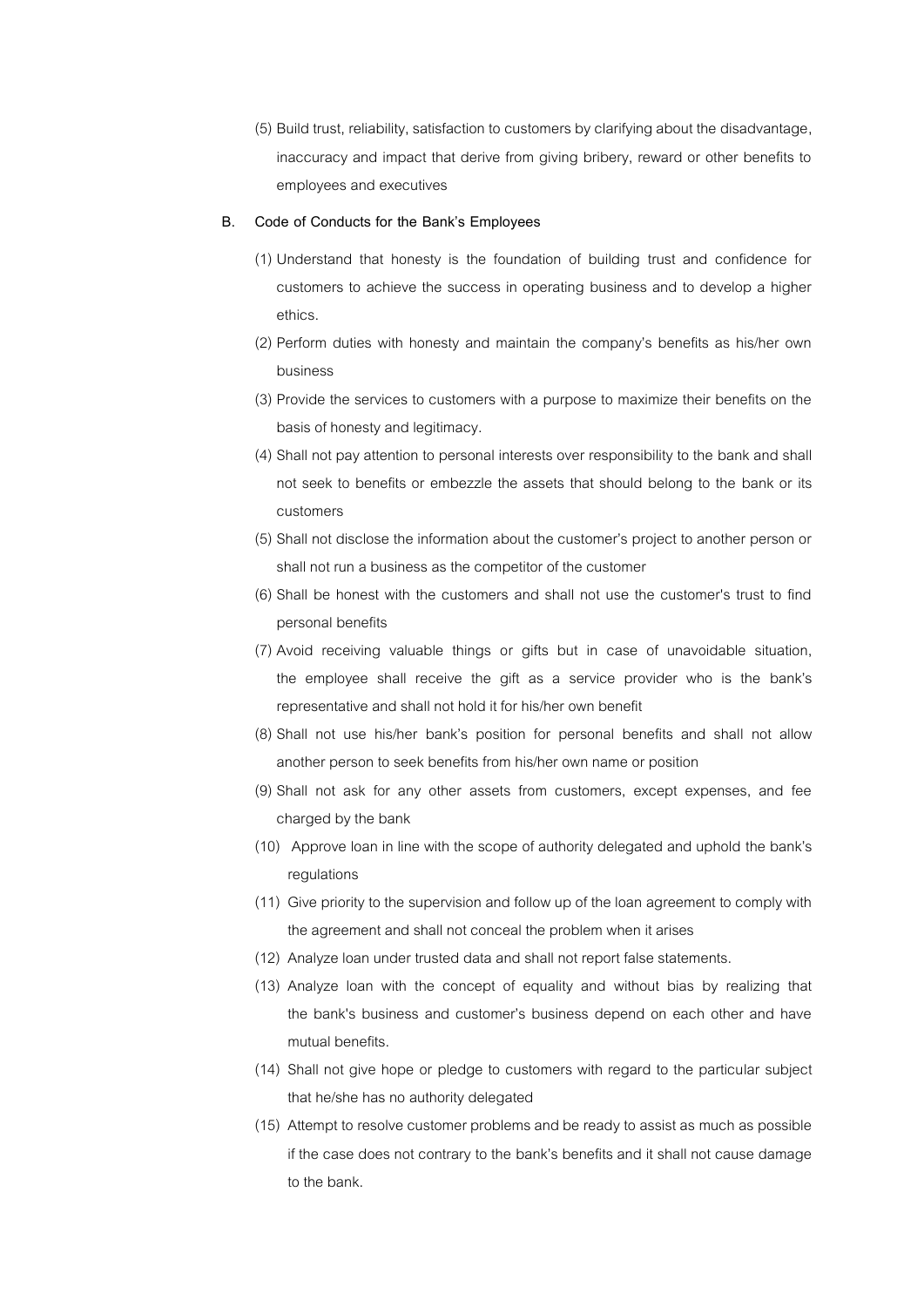(16) When receiving money from customers to pay to the company, he/she shall submit and deliver the receipt to the customer promptly

### **4.2 Confidentiality**

In the bank's business, keeping confidentiality means securing all important information of the bank. The important information includes: Financial information

- Information about the bank's assets
- Information about the internal management of the company, including statistical figures and various reports
- Information on the bank's former and existing employees
- Information about the bank's trade partners
- Information about business communications with the government or its agencies

Keeping the confidentiality of the bank is very important for any financial and banking business, of which businesses are closely linked. Due to the nature of the business, the employees are privy to the confidential information of customers, which, if disclosed, can cause damage to the customers or other parties. Therefore, a guideline has been laid down to protect the reputation and avoid damage to the bank which the employees work for, the customers or the public.

## **A. Code of Conducts for the Bank's Supervisor and Executives**

- (1) Receive guidelines and regulations from the coordinator and control the business ethics of the bank to apply to the guidelines and policies by setting as the bank's practices
- (2) The supervisor shall create the bank's environment to support the protection of confidential information
- (3) Set up the department that responsible for control the employees' operations in accordance with the regulations of keeping the confidential information
- (4) When all employees realize about the practice, supervisor and executives are responsible for advising them in case of any interruption, including paying attention to their opinions and suggestions. Consequently, supervisors and executives will use their opinions and suggestions to adjust the bank's practices to suit with its operations

# **B. Code of Conducts for the Bank's Employees**

(1) Keeping the confidentiality of the bank and its customers is a fundamental principle of the bank's business. The bank's employees shall maintain customer confidentiality and they shall not disclose the bank's information that have not yet been disclosed to the public, except when get permission from the customer or in accordance with the laws or get permission from top executives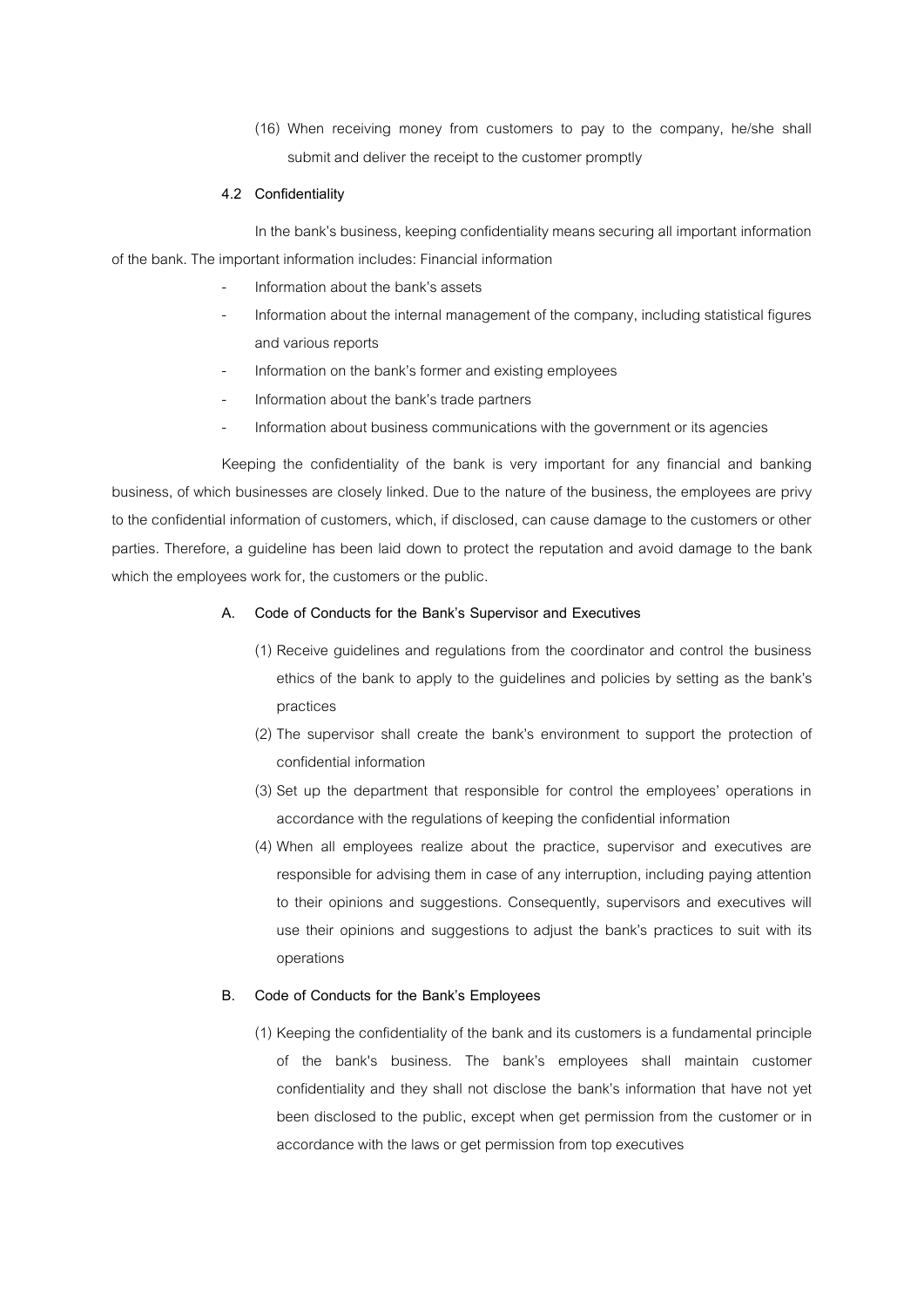- (2) The bank's employees shall not use the information obtained or has been prepared by their assigned duties to make personal benefits or other persons' benefits.
- (3) The bank's employees shall be aware of the defined procedures, in case of any obstacle or opinion and suggestion, the employees shall consult with the supervisors and executives to adjust the procedures to suit with the bank's operations
- (4) The bank's employees shall keep the confidentiality of the customers' information strictly and shall not use customers' information for their own benefits
- (5) In some cases, the bank's employees shall not disclose customers' information to other employees or other departments because it may lead to conflicts of interest
- (6) Employees who are responsible for the personal information of all employees such as salary and benefits are able to disclose the information to the internal and external persons when necessary with carefulness and it must be strictly confidential
- (7) The bank's employees shall not take personal matters or the customers' information and colleagues' information to criticize in the way.

#### **C. Exceptions**

The bank may disclose confidential information in some case as follows;

- As required by laws such as court writ
- As the social responsibility and obligation
- As the special request and the customer has given permission in writing

#### **4.3 Professional Ethics**

To create a common sense of the bank's executives and employees at all levels to be aware of working under the proper framework of procedures by considering the principles of morality, ethics and justice that will result in a positive image of the bank.

### **A. Code of Conducts for the Bank's Supervisor and Executives**

- (1) Set a guideline or work manuals concisely and clearly as the standards in operating business consistent with ethics, ethics and justice
- (2) Supervise the operations of employees who are controlled and / or in departments related to their duties to comply with the bank's guidelines
- (3) Executives shall place themselves and act as role models to employees at level
- (4) Executives shall develop its employees to have knowledge and expertise in products and services for maximum benefit to customers.
- (5) Shall not induce customers to use the bank's products or services through fraudulent propaganda or information that exaggerate facts which will lead to the misunderstanding among customers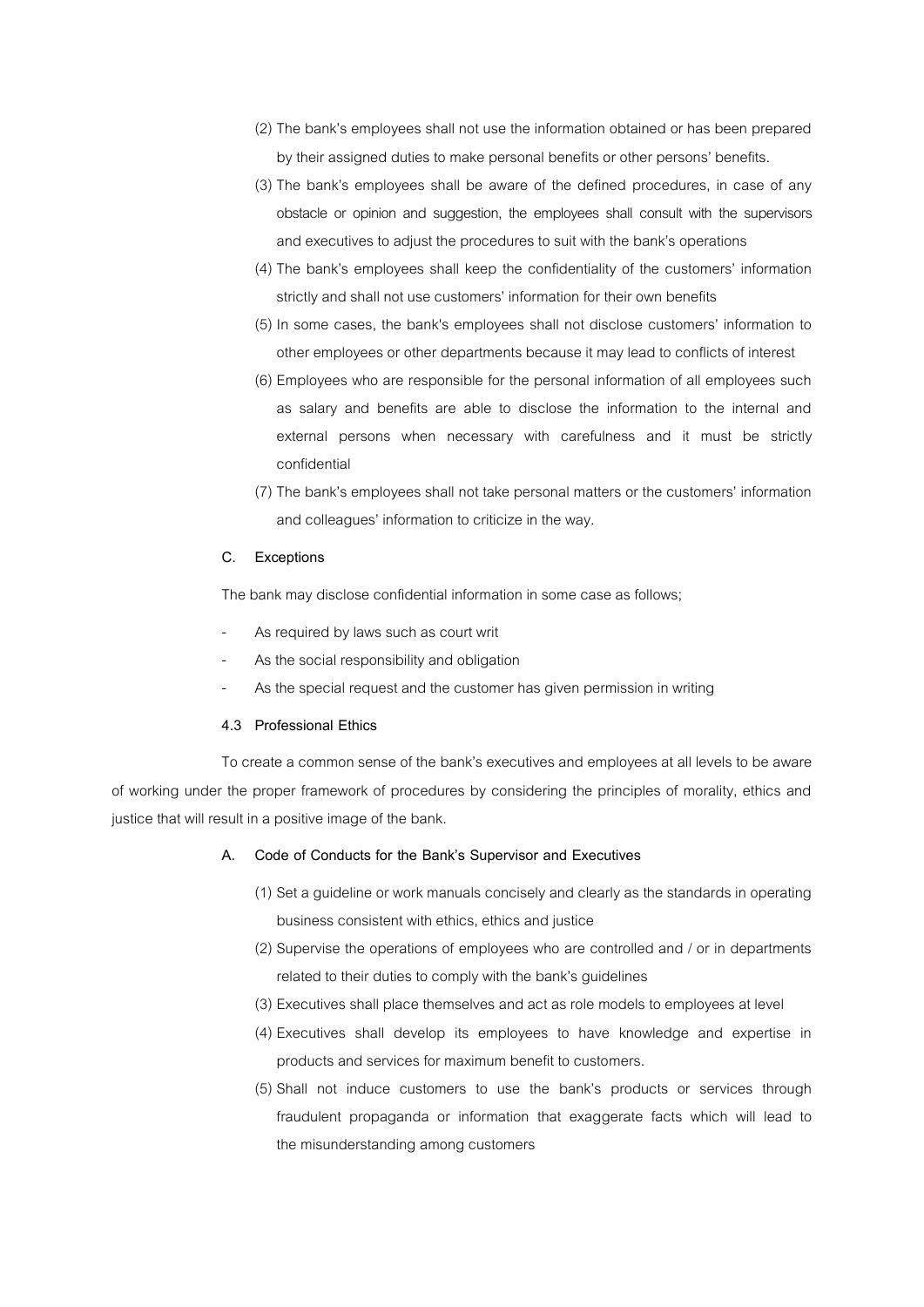### **B. Code of Conducts for the Bank's Employees**

- (1) Have a good attitude and loyalty to the bank.
- (2) Perform duties with the best knowledge and all abilities efficiently under the standards of their duties attentively
- (3) Provide the important information to customers regard to their benefits and conditions based on the fact completely and clearly
- (4) Avoid the inappropriate behavior, such as temptation, drug, all types of gambling, getting into debts and immoral, which may have a negative effect on their image and bank
- (5) Treat all customers with equality be honest and always have good manners
- (6) Cooperate and promote activities that will generate mutual understanding at all levels
- (7) Follow the laws, regulations and standards that related to the bank's business strictly
- (8) Provide customers' information adequately for using in performing duties and service customers efficiently
- (9) Manage the business efficiently in accordance with a stable of financial status to ensure that it will not cause damage to customers and the public
- (10) Compete with another person of the bank under the defined rules and regulations without blaming and defame others
- (11) Behave properly to external person on behalf of the bank representative

#### **4.4 Service to Community**

The bank's business operations is not only limited to related associates, banking industries, and customers, as a person and a juristic person in the society of the country and a financial professional, the bank shall realize of social benefits both in business operation or individual

### **A. Code of Conducts for the Bank's Supervisor and Executives**

- (1) Receive guidelines and regulations from coordinating departments or control of business ethics to use as guidelines for setting the bank's policies to suit the environment of the bank.
- (2) The executives shall behave as an example and encourage the members of the bank to realize of the treatment of society.
- (3) Specify the purposes of the business to benefit the society and be aware of not operating any business that cause damage to society.
- (4) Support and follow the government policies and cooperate in the government's activities of the government agencies.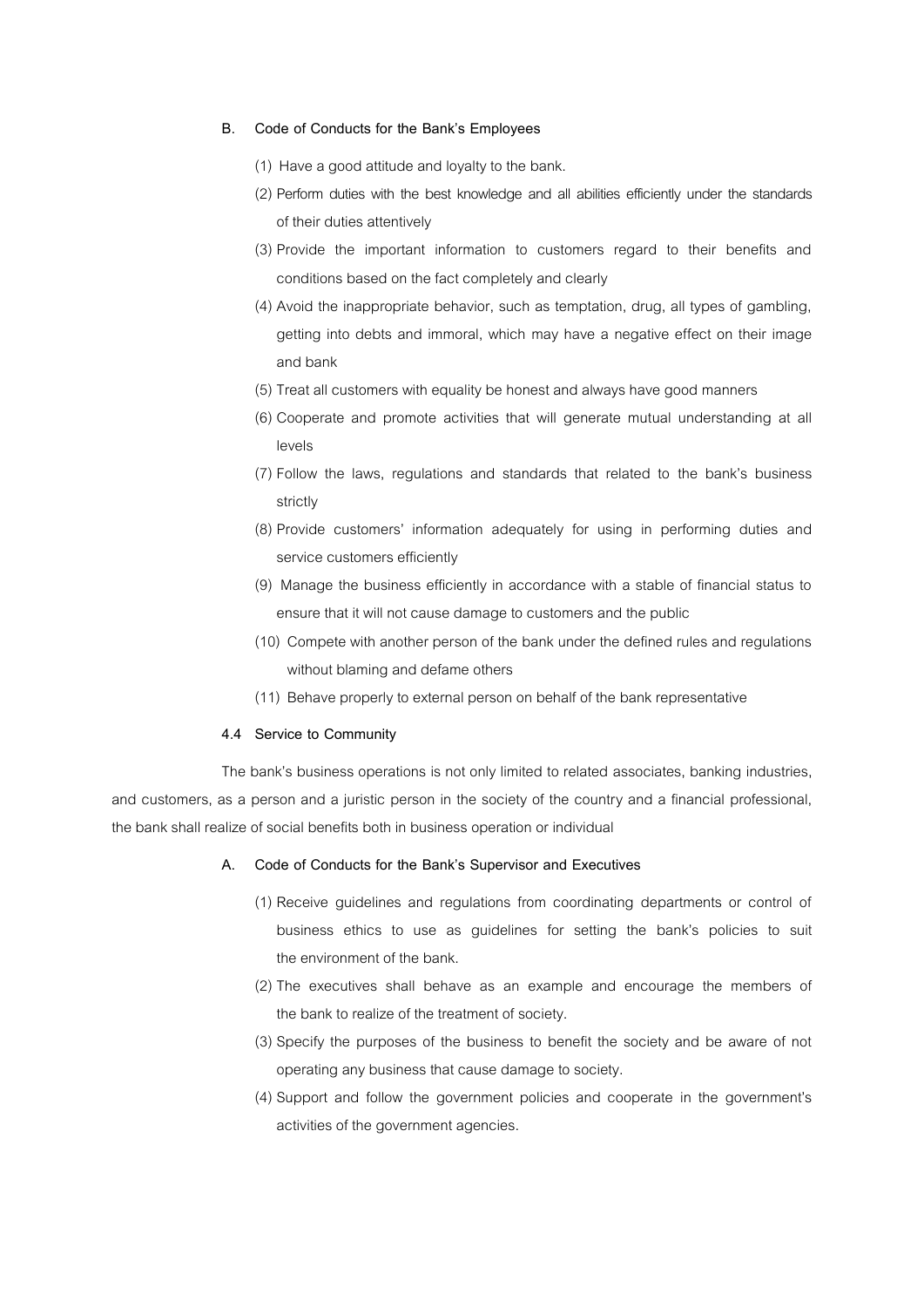### **B. Code of Conducts for the Bank's Employees**

- (1) Comply with the policies or regulations, according to the scope of social practice as the bank has defined strictly
- (2) Participate in social and community activities by cooperating and support suitable for the status and opportunity.
- (3) Preserve the nation's arts and culture
- (4) Shall not cooperate or support any operation that lead to damage on the environment and society.
- (5) Shall not cooperate or support any operations which aim to endanger the morality or to promote vigil.

#### **The Social Responsibility Policy for Business Sustainable Development**

 The bank realizes the business operation under the social responsibility for the sustainability in the business with the focus on supervising the stakeholders, economy, and environment with morality and ethics as well as the good corporate governance. The business operations must be conducted with honesty, transparency, and fairness with the awareness of negative impact to the economy, society, and environment. The bank regulates the policy of social responsibilities for sustainably developing the business in written form following the guideline of Corporate Social Responsibility institute, The Office of The Securities and Exchange Commission and the Stock Exchange of Thailand. The bank regulates the policy and guideline for the practice as the bank sees the importance of "dependence". In all businesses, people in the society are the target group in offering the products and services. Therefore, no matter how the business organization develops their organization in any direction, people in the society will give some support. The regulation on the policy and guideline for the practice will lead the way for people in the organization to operate in relation with social responsibility which are the responsibility in and out the society in the main process of business operation or CSR-in-process and CSR-after-process by focusing on the participation of the executives and all levels of employees in having the consciousness on the social responsibilities.

The policy on social responsibilities for sustainably developing the business consists of the principle and guideline for the practice so that the Board of Directors, the executives and all levels of employees can conform to as the practice in 9 following areas;

- 1. Good Corporate Governance
- 2. Fair Business Operation
- 3. Anti-Corruption
- 4. Respect to Human Rights
- 5. Fair Treatment of Labor
- 6. Responsibility on the Consumers
- 7. Cooperation in the Development of Community and Society
- 8. Environmental Management
- 9. Innovation and Dissemination of Innovative Corporate Social Responsibilities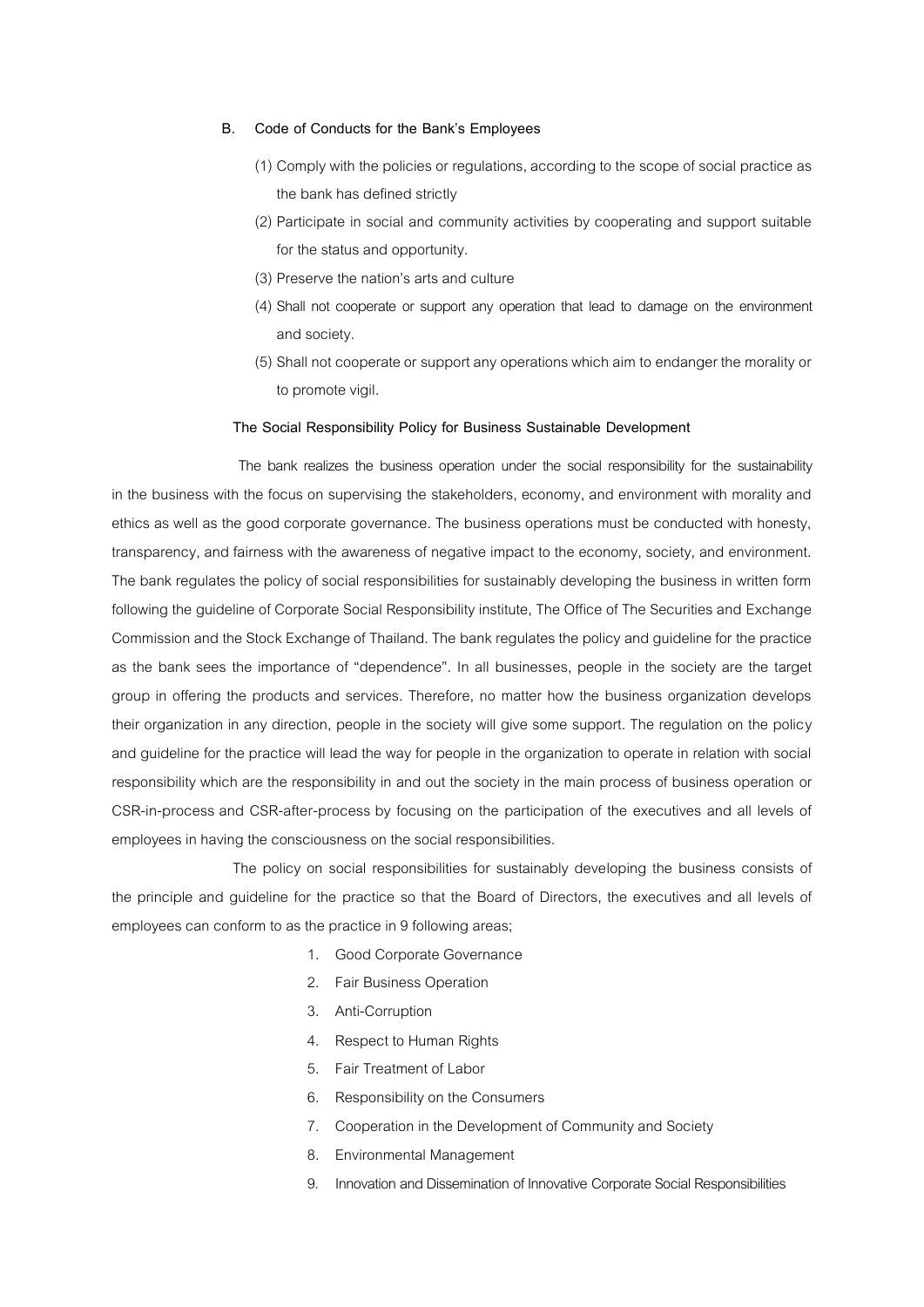### **Health and Safety Policy for the Workplace**

The bank has determined the health and safety policy for the workplace and established the Safety Healthy Environment committee (SHE) in order to promote the achievement policy**.**

### **Fair Treatment of Labor**

The bank has provided a fair and reasonable system of remuneration and benefits including provident fund, so that employees could have the better quality of life.

The bank refrains from violating the basic rights of others and takes caution in every process with respect to sensitive issues.

### **Fair Treatment of Trade Partners, Trade Competitors and Creditors**

The bank has encouraged treating the trade partners, trade competitors and creditors fairly both in costs and compensation. For example, the bank manages its purchasing and procurement by determining adequately delivery period, fair trade agreements and not related to activities that violations of property and intellectual property infringement including payments by using or acquisition of properties fairly and timely.

# **Disclosure for the Practice Following the Policy and Conducting the Report on Social Responsibility**

The bank discloses the practice following the policy of social responsibility in the annual report and the bank's website, including the participation of employees in conforming to the policy and creating the awareness of social responsibility.

The bank conducts the sustainable report on the social responsibility and publishes in the annual report and the bank's website.

The bank pays attention to the rights of stakeholders according to the related laws. There is no action that violates to the stakeholders' rights and the bank also promotes the responsibilities between the bank and all groups of the stakeholders.

- Instilling the sense of ethical behavior in working and using as a guideline for doing the work with honesty and integrity in treating the bank, all stakeholders, public and the society.

- Disclosing the bank's information to the shareholders, the investors and the public with accurately, thoroughly, timely and in compliance with related laws and regulations as well as cooperate with the regulators by reporting the information accurately, thoroughly and timely.

- Determining the Good Corporate Governance Policy to support the management with honesty, accuracy, transparency and the efficiency for increasing value and business value in the long-term, including stable and sustainable growth.

- Determining the bank's ethics and the code of conduct as the operating guideline for all stakeholders, such as the internal stakeholders; employees and executives or the external stakeholders, such as all groups of shareholders, customers, partners, competitors, government and other entities. In addition to working with the transparency and promoting the cooperation between the bank and the stakeholders to create mutual benefits and ensures that stakeholders are well protected and treated.